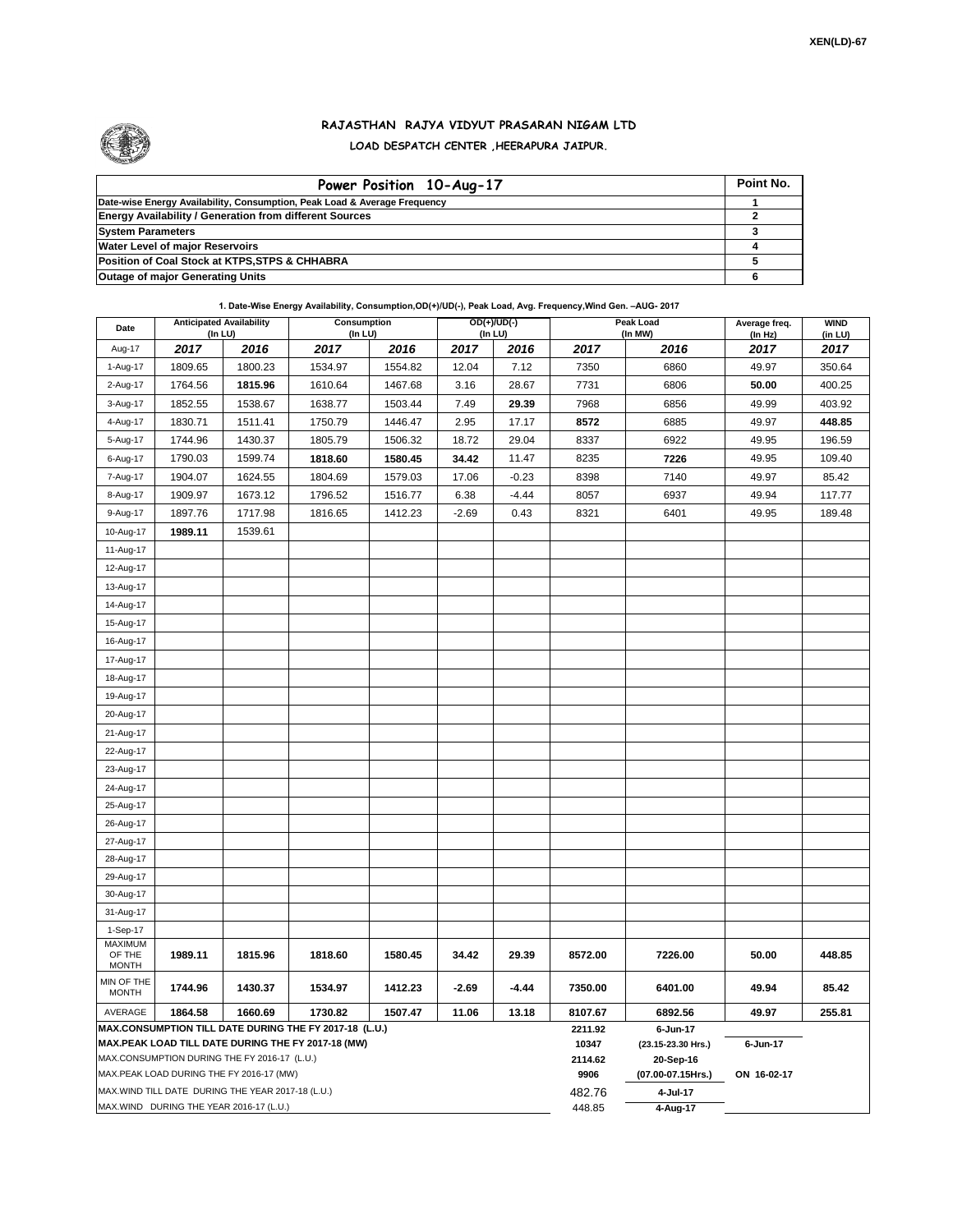## **2.Anticipated Availability/Generation From Different Sources**

| (In LU)        |                                                                       |                   |                   |                    |  |  |  |  |  |
|----------------|-----------------------------------------------------------------------|-------------------|-------------------|--------------------|--|--|--|--|--|
| S.No.          | Sources Available to Rajasthan / Installed                            | Prior             | Prior             | Actual             |  |  |  |  |  |
|                | Capacity as on 30.09.2016                                             | assessment of I   | assessment of     | Energy             |  |  |  |  |  |
|                | (In MW)                                                               | Avail. For next   | Avail.            | Received           |  |  |  |  |  |
|                |                                                                       | Dav               |                   |                    |  |  |  |  |  |
| 1              | KTPS (1240/1240)                                                      | 42.00             | 9-Aug-17<br>42.00 | 37.89              |  |  |  |  |  |
| $\overline{2}$ | STPS (1500/1500)                                                      | 55.00             | 55.00             | 46.26              |  |  |  |  |  |
| 3              | DHOLPUR GAS CCPP (330/330)                                            | 0.00              | 0.00              | 0.00               |  |  |  |  |  |
| 4              | RAMGARH (273.5/273.5)                                                 | 46.00             | 46.00             | 45.29              |  |  |  |  |  |
| 5              | RAPP-A(200/200)                                                       | 36.00             | 36.00             | 40.58              |  |  |  |  |  |
| 6              | MAHI (140/140)                                                        | 0.00              | 0.00              | 0.00               |  |  |  |  |  |
| 7<br>8         | CHAMBAL (RPS+JS) (135.5/271)<br>GIRAL LIGNITE (250/250)               | 0.00<br>0.00      | 0.00<br>0.00      | 19.19<br>0.00      |  |  |  |  |  |
| 9              | CHHABRA TPS 1000/1000)                                                | 164.00            | 46.00             | 82.56              |  |  |  |  |  |
| 10             | ADANI (TPS) + KALISINDH (TPS)                                         | 424.00            | 424.00            | 390.52             |  |  |  |  |  |
|                | (1200+1200/1320+1200)                                                 |                   |                   |                    |  |  |  |  |  |
| 11             | WIND FARM (3980.40/4119.15)                                           | 348.00            | 205.00            | 189.48             |  |  |  |  |  |
| 12<br>13       | SOLAR POWER(737.70/1295.70)<br>CAPTIVE POWER PLANTS                   | 0.00<br>0.00      | 0.00<br>0.00      | 0.00<br>0.00       |  |  |  |  |  |
| 14             | REGIONAL (INTRA STATE) O.A. (VLTPS)                                   | 0.00              | 0.00              | 0.00               |  |  |  |  |  |
| 15             | <b>OPEN ACCESS</b>                                                    | $-20.01$          | $-24.24$          | $-24.28$           |  |  |  |  |  |
| 16             | BIOMASS - (101.95/119.25)                                             | 4.00              | 4.00              | 4.49               |  |  |  |  |  |
| 17             | BARSINGHSAR LTPS(250/250)                                             | 26.00             | 26.00             | 25.48              |  |  |  |  |  |
| 18             | RAJWEST (1080/1080)                                                   | 201.00            | 229.00            | 178.69             |  |  |  |  |  |
| 19             | <b>TOTAL (A): 1-18</b><br><b>BBMB COMPLEX</b>                         | 1325.99           | 1088.76           | 1036.15            |  |  |  |  |  |
|                | a) BHAKRA(230.79/1516.3)                                              | 33.96             | 33.74             | 33.32              |  |  |  |  |  |
|                | b) DEHAR (198/990)                                                    | 28.79             | 29.07             | 28.24              |  |  |  |  |  |
|                | c) PONG (231.66/396)                                                  | 54.58             | 49.35             | 53.25              |  |  |  |  |  |
|                | TOTAL: a TO c                                                         | 117.33            | 112.16            | 114.81             |  |  |  |  |  |
| 20             | <b>CENTRAL STATIONS</b>                                               |                   |                   |                    |  |  |  |  |  |
|                | d) SINGRAULI (300/2000)                                               | 89.91             | 89.05             | 88.30              |  |  |  |  |  |
|                | e) RIHAND<br>(310.24/3000)<br>f) UNCHAHAR-I(20/420)                   | 78.23<br>0.00     | 100.68<br>0.83    | 91.09<br>2.15      |  |  |  |  |  |
|                | g) UNCHAHAR-II& III(61/630)                                           | 2.82              | 3.36              | 8.10               |  |  |  |  |  |
|                | h) INDIRA GANDHI STPS(JHAJHAR) 0.00/1500)                             | 0.00              | 0.00              | 0.00               |  |  |  |  |  |
|                | i) NCTPS DADRI St-II (43.22/980) + DADRI-TH                           | 1.24              | 8.23              | 5.06               |  |  |  |  |  |
|                | i) DADRI GAS (77/830)                                                 | 2.00              | 1.59              | 1.67               |  |  |  |  |  |
|                | (83.07/419)<br>k) ANTA<br>I) AURAIYA                                  | 0.00              | 0.00              | 0.00               |  |  |  |  |  |
|                | (61.03/663)<br>m) NAPP<br>(44/440)                                    | 0.00<br>4.37      | 0.00<br>4.35      | 0.00<br>4.35       |  |  |  |  |  |
|                | n) RAPP-B<br>(125/440)                                                | 31.09             | 31.09             | 31.09              |  |  |  |  |  |
|                | o) RAPP-C<br>(88/440)                                                 | 20.00             | 20.00             | 20.00              |  |  |  |  |  |
|                | p) SALAL<br>(20.36/690)                                               | 4.79              | 4.79              | 4.79               |  |  |  |  |  |
|                | q) URI<br>(70.37/720)                                                 | 16.73             | 16.70             | 16.61              |  |  |  |  |  |
|                | r) TANAKPUR<br>(10.86/94)<br>s) CHAMERA - (105.84/540)                | 2.36<br>25.15     | 2.39<br>25.15     | 2.43<br>25.15      |  |  |  |  |  |
|                | t) CHAMERA-II (29.01/300)                                             | 6.96              | 6.96              | 6.96               |  |  |  |  |  |
|                | u) CHAMERA-III (25.21/231)                                            | 6.02              | 6.02              | 6.02               |  |  |  |  |  |
|                | v) DHAULIGANGA (27/280)                                               | 6.50              | 6.50              | 6.50               |  |  |  |  |  |
|                | w) DULHASTI (42.42/390)                                               | 10.09             | 10.09             | 10.09              |  |  |  |  |  |
|                | x) SEWA (13/120)                                                      | 2.16              | 2.16              | 2.16               |  |  |  |  |  |
|                | y) NJPC (112.00/1500)+RAMPUR(31.808/412.02)                           | 31.15             | 34.83             | 21.94              |  |  |  |  |  |
|                | z) TEHRI (75/1000)<br>aa) KOTESHWR (33.44/400) + PARBATI3 (56.73/520) | 18.22<br>20.40    | 18.14<br>20.40    | 18.14<br>33.94     |  |  |  |  |  |
|                | ab) TALA                                                              | 3.42              | 3.46              | 3.46               |  |  |  |  |  |
|                | ac) MUNDRA UMPP (380/4000)                                            | 90.72             | 90.48             | 90.48              |  |  |  |  |  |
|                | ad) SASAN (372/3960)                                                  | 68.96             | 73.10             | 68.97              |  |  |  |  |  |
|                | ae) FRKKA+KHLGN+TLCHR (70.18/3940)                                    | 0.65              | 6.67              | 11.62              |  |  |  |  |  |
|                | af) URS POWER(DADRITH-I)                                              | 0.00              | 0.00              | 0.00               |  |  |  |  |  |
|                | TOTAL SCHEDULE(a TO af)<br>LOSSES                                     | 661.25<br>$-9.96$ | 699.20<br>$-9.73$ | 695.89<br>$-21.94$ |  |  |  |  |  |
|                | NET SCHEDULED                                                         | 651.29            | 689.47            | 673.94             |  |  |  |  |  |
| 21             | BILATERAL (REG.) EXCL. BANKING                                        | 26.44             | 26.44             | 16.12              |  |  |  |  |  |
| 22             | <b>BANKING</b>                                                        | $-12.14$          | -12.14            | $-12.14$           |  |  |  |  |  |
| 23             | BILATERAL(INTER-REG.). EXCLUDING (ISOA &                              | 86.34             | 85.39             | 86.34              |  |  |  |  |  |
|                | BANKING)<br>INTER STATE OPEN ACCESS (BILATERAL+IEX)                   |                   | 24.24             | 24.28              |  |  |  |  |  |
| 24             |                                                                       | 20.01             |                   |                    |  |  |  |  |  |
| 25             | <b>INDIAN ENERGY EXCHANGE</b>                                         | $-108.83$         | $-5.36$           | $-5.36$            |  |  |  |  |  |
|                | <b>TOTAL(B): (19 TO 25)</b>                                           | 663.11            | 809.00            | 783.19             |  |  |  |  |  |
|                | TOTAL GENERATION (A +B) : 1 TO 25                                     |                   |                   | 1819.34            |  |  |  |  |  |
|                | OVER DRAWAL (+)/UNDER DRAWAL (-)                                      |                   |                   | $-2.69$            |  |  |  |  |  |
|                | <b>GRAND TOTAL</b>                                                    | 1989.10           | 1897.76           | 1816.65            |  |  |  |  |  |
|                | <b>LAST YEAR</b>                                                      | 1539.61           | 1717.98           | 1412.24            |  |  |  |  |  |